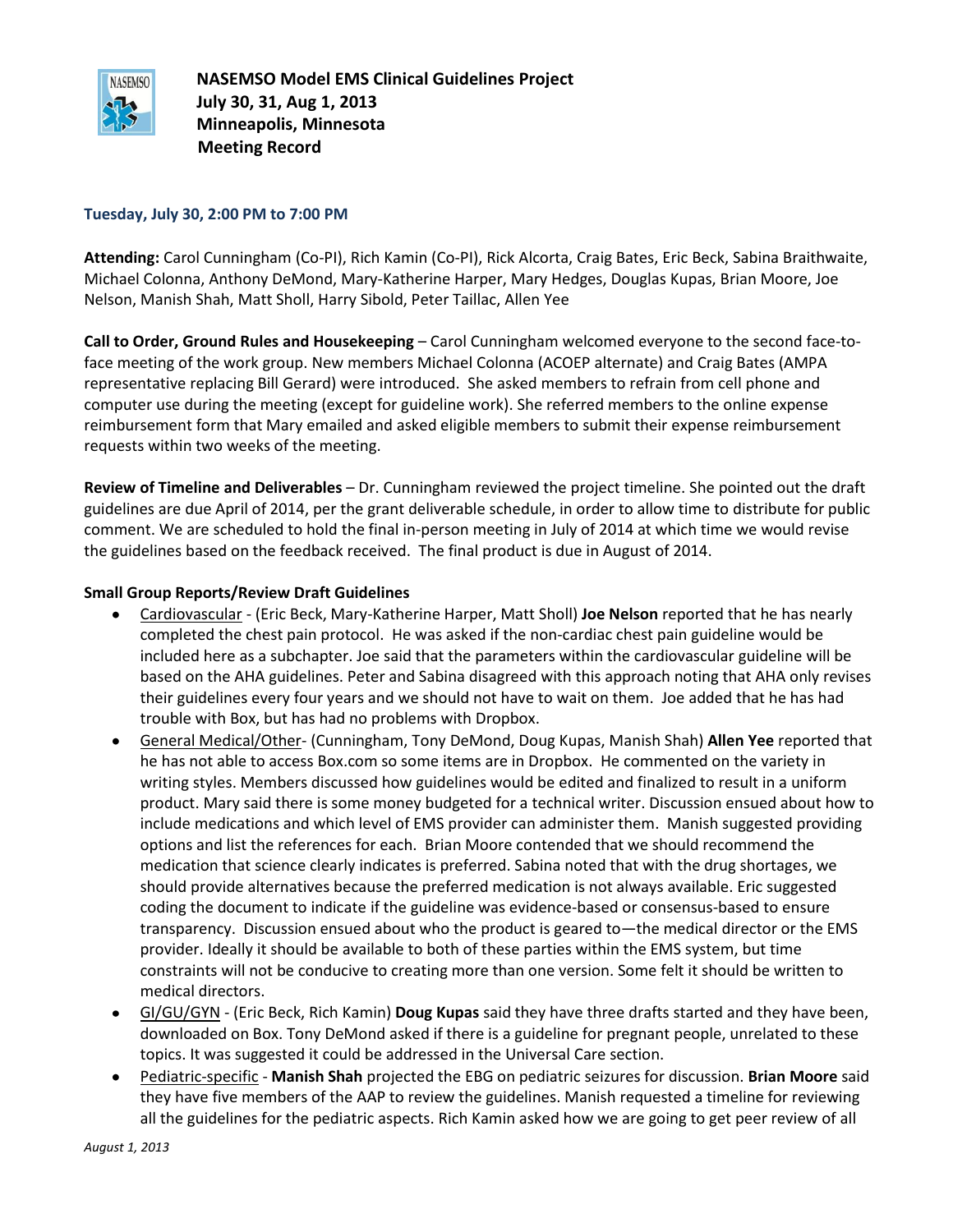the guidelines. Discussion ensued about having each small group review other groups' guidelines. Another suggestion was assigning a review group to each group's guidelines.

- Respiratory (Eric Beck, Michael Colonna, Mary-Katherine Harper, Allen Yee) **Joe Nelson** said that the respiratory group has barely started and has work to complete.
- Resuscitation (Rich Kamin, Matt Sholl, Allen Yee) **Eric Beck** said this group had difficulty scheduling meetings but they have assigned guidelines to group members.
- Toxins/Environmental (Craig Bates, C Cunningham, Tony DeMond, Matt Sholl, Harry Sibold) **Rick Alcorta** reported that several toxin and environmental guidelines have been drafted and uploaded to Box.
- Trauma (head, multi-system, spine, thorax, extremity, amputation, eye) (Sabina Braithwaite, Eileen Bulger, Tony DeMond) **Peter Taillac** reported there are drafts posted for all the trauma guidelines. Some are in Box and some are in Dropbox.
- Universal Care **Carol Cunningham** reported that she recently became the lead for this small group when Bill Gerard resigned, so there is quite a bit to be done. Harry Sibold and Craig Bates have now joined this group. Carol projected her draft Universal Care Guideline for discussion. Anthony DeMond offered to send Carol a paragraph on ethics. It was suggested that dosages and definitions could be under universal care to ensure consistency throughout the document.

Review and Edits: Work Group members discussed options for internal review of the draft guidelines. Using track changes was suggested, but others noted it is very "busy" (gets difficult to decipher) and there tends to be too much correction of grammar and writing style. Rich Kamin suggested using the comment section in Box. Rick Alcorta recommended standardizing the process of commenting. Carol asked members to define abbreviations at the bottom. Mary suggested each sub group having a review group. Doug suggested a procedure where only the original author be allowed to change the guideline. Each reviewer can comment in track changes and send the edited document to original author. The review should be limited to adding comments only. Each small group will review guidelines at their meetings. There should be time frames for review of specific guidelines. Carol concluded the discussion stating the review process will be defined soon.

**Break into Small Groups:** The small groups met separately to work on their respective guidelines.

- **4:15 – 5:05**
	- Cardiovascular
	- General Medical/Other
	- Pediatric-specific
	- Toxins/Environmental
	- Trauma

# **5:10 – 6:00**

- GI/GU/GYN
- Pediatric-specific
- Respiratory
- Resuscitation  $\bullet$
- Universal Care  $\bullet$

**Reconvene and Report:** The small group leads reported on items that arose during their meetings. Several questions arose. Rick Alcorta suggested that the standard phrase "contact medical direction" be used throughout the document for consistency and clarity. Discussion followed regarding whether the directive should be "consider" or "contact" medical direction and when these terms should be used. He also mentioned the insertion of levels of provider levels. The large group agreed it would be written from the highest level down. There was an inquiry regarding the inclusion of hyper-links. It was noted that resources would need to be available to maintain the currency of links. Again, the question arose as to whom the guidelines are directed providers or medical directors. Determining the format of the citation is crucial. Rick also suggested including negative references, i.e. references that do not support using certain interventions (e.g., tourniquets should not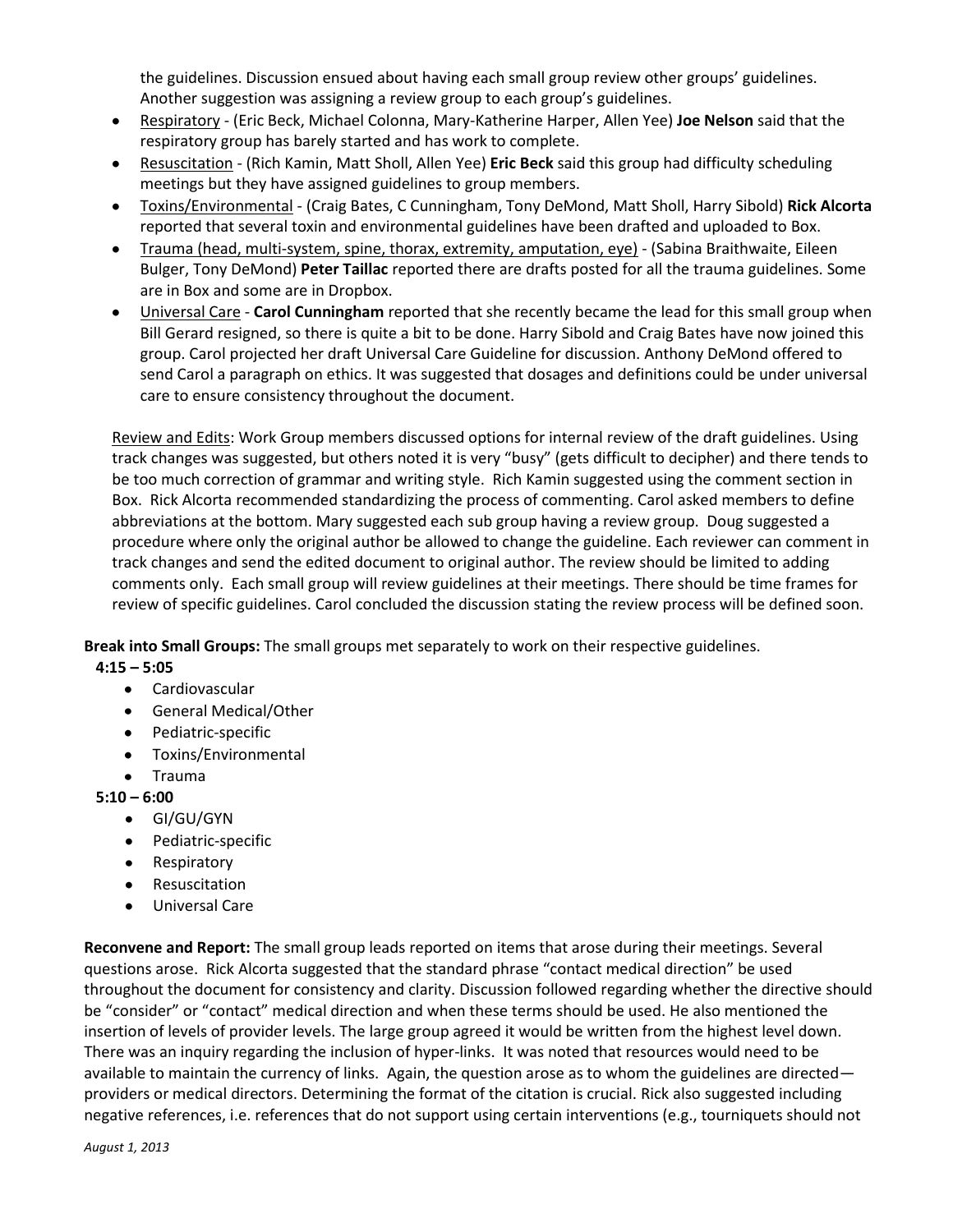be used in snake bites). He raised the question of whether point-of-care testing in the field should be recommended and if CLIA requirements will need to be addressed. Mary asked how we should address the very rural (frontier) areas which do not have access to online medical control. It was suggested this be addressed in the introduction. Joe Nelson suggested the format be established more clearly and recommended using the sample Manish projected earlier.

**Public Comments**: Carol referred members to the summary of public comments received earlier asking how the group should respond. These were reviewed at the May meeting but no action was taken. She asked everyone to review the stakeholder feedback tonight and come back tomorrow with opinions if any changes should be made based on comments received. She will draft a letter that can be sent to the individuals who commented.

The group recessed at 7:00 PM.

## **Wednesday, July 31, 8:30 AM to 5:00 PM**

#### **Small Groups met as follows:**

 **8:30 – 9:30** Meeting Room A (small): General Medical/Other Meeting Room B (small): Toxins/Environmental Meeting Room C (large): Pediatric-specific, GI/GU/GYN, and Respiratory  **9:30 – 10:30** Meeting Room A (small): Cardiovascular and Universal Care Meeting Room B (small): Pediatric-specific and Resuscitation Meeting Room C (large): Trauma

**Reconvene Work Group:** Small groups briefly reported on their status.

**Format of Guidelines** – Matt Sholl explained the process the New England region undertook to create the New England EMS protocols. After reviewing different formats and weighing the need for achieving a balance between detail and readability, they concluded it was important to make it simple for ease of use by providers. They settled on the New Hampshire format which is visibly pleasing and easy to read. The use of color makes it easy to read, but expensive to print. Maine has issued a RFP to develop an app. They will also create a PDF document. They decided against developing the guidelines in a flow chart (similar to North Carolina's protocols) because of the extreme tediousness of creating the diagrams in Visio®. Also, Visio® is expensive software that not everyone can afford, so they decided to use Word® which makes it more usable for those who decide to adopt them. Mary added that this product will need to be updated and guidelines added and it is probably important to make it easy to modify in the future. Discussion ensued about whether the group wanted an "off the shelf" product to encourage adoption or a more basic version in Word® that can be modified and adopted.

The group continued debating if the product should be geared to medical directors or providers because that will determine how much detail will be included. Rich commented that providers can benefit from the additional information and he does not see it as writing to different audiences. Mary and Carol reminded all that the project was initiated by the NASEMSO Medical Directors Council and therefore should be geared toward the audience NASEMSO feels is most appropriate. The format or audience has not been determined by NHTSA.

Rich Kamin concluded the discussion by stating that we will continue writing the guidelines using the template and focus on using bullets, rather than wordy sentences. Notes and references can hyper-linked in the guidelines. Use of abbreviations and references to medications were addressed.

Abbreviations: Use standardized abbreviations contained in the list of *Approved Abbreviations and Symbols* which has been added to Box.

*August 1, 2013*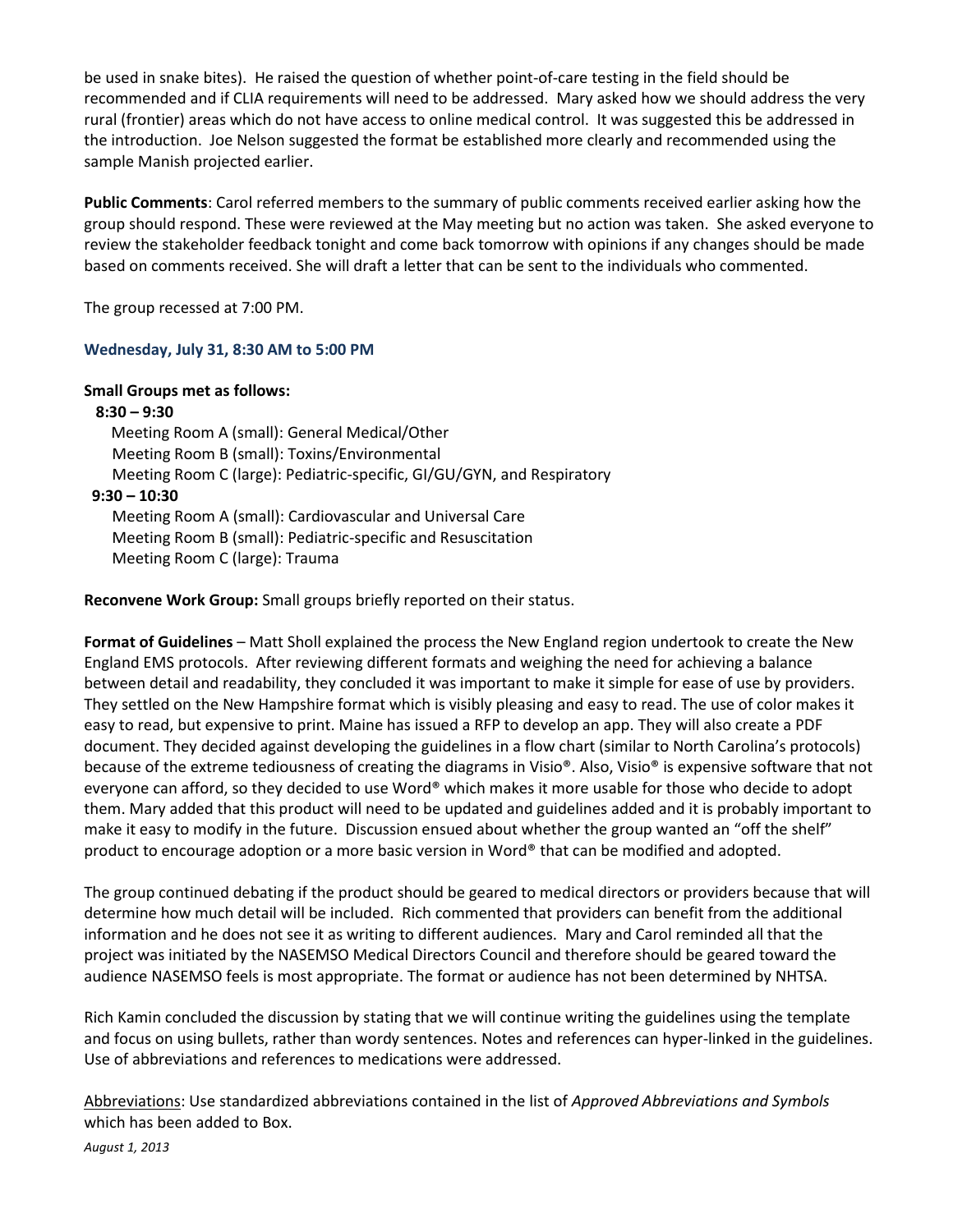Medications: A medication formulary was added to the Model Guidelines folder in Box.

**Unfinished Business, Questions from Group:** Carol and Rich suggested that the small groups complete their respective guidelines by early January in time for the NASEMSO Medical Directors Council's mid-year meeting which will be held in conjunction with the NAEMSP annual meeting. Allen Yee offered to ask NAEMSP for a meeting room Wednesday evening, January 15 for this group to meet. Mary said this should work because it will be after the NASEMSO Medical Directors Council has met earlier that day. Everyone except for Rick, Mary-Katherine and Michael indicated they were planning on attending the NAEMSP meeting. (Mary Katherine determined later she would be able to drive to the meeting as it will be in Tucson.)

Work group members requested holding the last face-to-face meeting in late May (preferred) to early June. Some members are unable to get time off in June. Mary will send a Doodle® or Meeting Wizard® request to identify which days work for the majority of members. Per NHTSA's request, the last meeting will be held in the DC area, and those from the West will need to plan for extra travel time.

**Small Groups:** Small groups met separately.

#### **1:30 - 3:00**

Meeting Room A (small): Pediatric-specific and Cardiovascular Meeting Room B (small): Trauma Meeting Room C (large): General Medical/Other and Toxins/Environmental

#### **3:30 – 5:00**

Meeting Room A (small): Pediatric-specific and GI/GU/GYN Meeting Room B (small): Respiratory Meeting Room C (large): Resuscitation and Universal Care

### **Thursday, August 1, 8:00 AM to 12 noon**

#### **Small Group Reports**

- General Medical: Allen Yee said the General Medical group met three times the last two days. They received an assignment form the GI/GU/GYN group.
- GI/GU/GYN: Eric Beck reported that the GI/GU/GYN group is completing their guidelines. The nausea/vomiting guideline has been sent to the Pediatrics group for review.
- Resuscitation: Eric said the Resuscitation group spent time on termination of resuscitation and cardiac arrest. They framed DNR as part of the larger topic of termination of resuscitation.
- Cardiovascular: Joe Nelson reported that the Cardiovascular group made quite a bit of progress on chest pain yesterday. They plan to make more progress on stroke today. He asked if they should recommend a particular stroke scale as the evidence does not show that one is superior over another. The larger group recommended not specifying a particular stroke scale and using the term "stroke assessment tool" when referring to the variety of stroke scales that can be used.
- Respiratory: Joe said they are drafting an air management protocol. They have a good handle on pulmonary edema and the asthma protocol.
- Pediatrics: Brian said they spent most of yesterday working with the various small groups. Rich thanked Manish and Brian for the good work they are doing with the various groups.
- Toxins/Environmental: Rick said they have over 20 protocols and are making good progress. He thanked Brian for his assistance with the pediatric components. They have added about three more topics they want to address. He asked how they should address medication reaction. Eric suggested it could be in the medication formulary section. Carol recommended it be included in Toxins, just to be sure it is covered, especially if we do not have time to focus on the medication section.